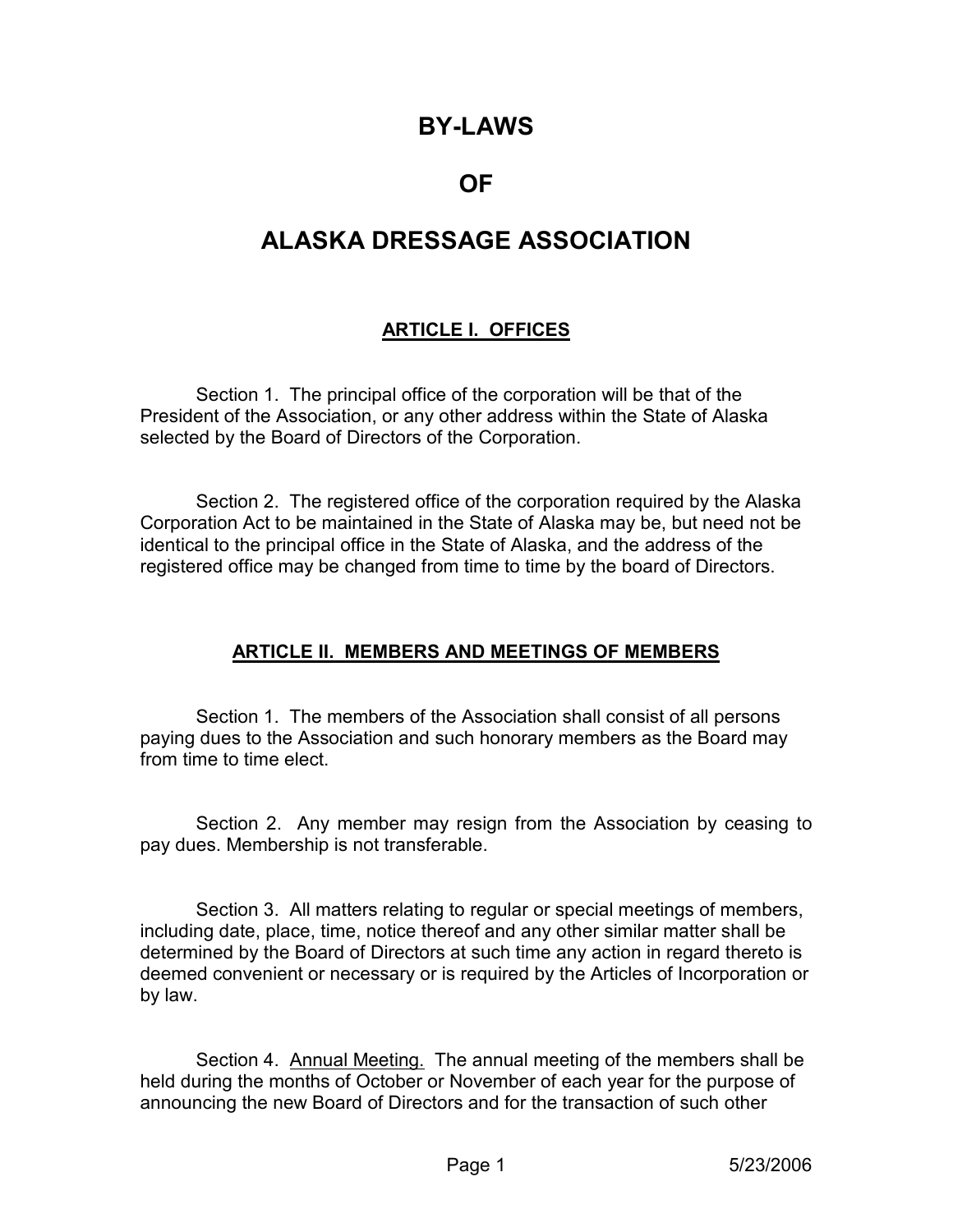business as necessary. The Board of Directors shall set the date for the meeting and notice shall be mailed to all members thirty (30) days prior to the date of the meeting.

Section 5. Special Meetings. Special meetings of the members for any purpose or purposes, unless otherwise prescribed by statute, may be called by the President or by the Board of Directors, and shall be called by the President at the request of not less than one-tenth of the membership. The date for the special meeting shall be set by the Board of Directors and notice stating the purpose of the special meeting shall be mailed to all members thirty (30) days prior to the date of the meeting. At a duly held meeting of the members called for an express purpose, a two-thirds (2/3) vote of the members present shall be required for any official action of the membership to be binding upon the **Association** 

 Section 6. General Meetings. The members may be called to a general meeting at any time by the President, by a majority of the Board of Directors or by written petition signed by not less than one-tenth of all members authorized to vote. Notice of a general meeting shall be given by notifying each member in writing, by telephone, or in person at least seven (7) days prior to the meeting of the place, day and hour and the purpose for which the meeting is called.

 Section 7. Voting. Each member whose dues are paid shall be entitled to one vote at any action taken by the general membership.

Section 8. Quorum. One-tenth (1/10) of the members in good standing, attending in person or by proxy, shall constitute a quorum at any meeting of the members and, unless specified to the contrary herein, a majority vote of these members present shall be required for any official action of the membership to be binding upon the Association.

Section 9. Proxies. At all meetings of members, a member may vote by proxy, executed in writing by the member or by her duly authorized attorney in fact. Such proxy shall be filed with the Secretary of the Association before or at the time of the meeting.

Section 10. Conduct of Meetings. All meetings shall be conducted in accordance with Robert's Rules of Order.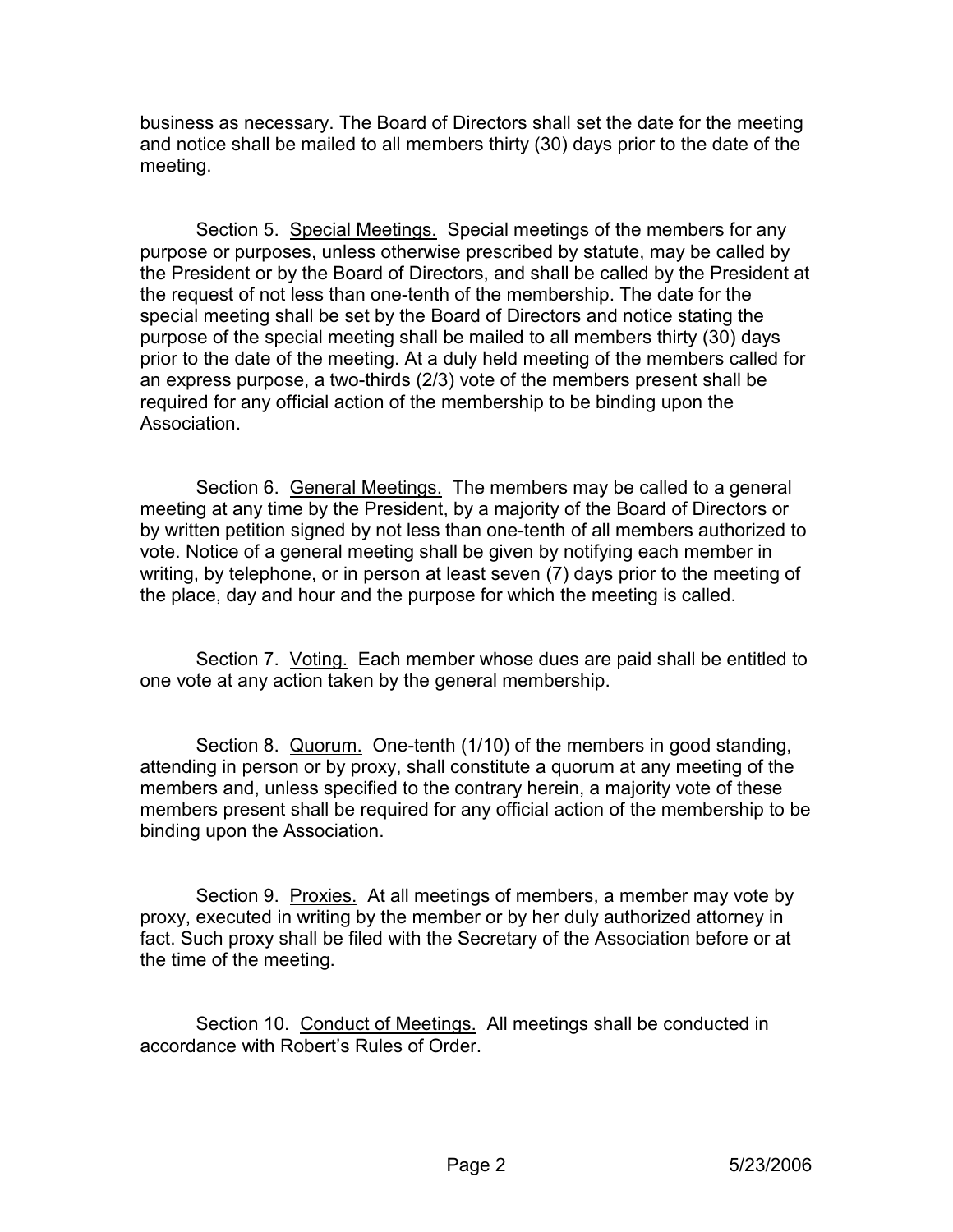#### ARTICLE III. BOARD OF DIRECTORS

Section 1. General Powers. The business and affairs of the corporation shall be managed by its Board of Directors.

 Section 2. Number, Tenure and Qualifications. The number of Directors of the corporation shall be seven (7). They will be elected for a two (2) year term of office beginning the first day of the next fiscal year. Four (4) members and three (3) members will be elected in alternate years. All individuals serving on the Board of Directors must be senior members of the corporation. Junior Board Members: Two junior ADA members (under 18 years of age) will be elected annually to the board of directors. The junior board members will hold "advisory only status". This means that their votes will not count toward the quorum, but will be taken under advisement.

 Section 3. Elections. Nominating Committee: A minimum of two ADA non-board members shall be appointed as the nominating committee by the current board of directors by August 30th of each year. Notification: No later than September 7th an ADA publication shall announce to the membership that nominations are being accepted. Slate of Nominees: A ballot of no more than twice the number of open positions and preferably no fewer than six nominees shall be solicited from the board and the membership. Qualifications for Nominees: Nominees must be ADA members at the time of the nomination and continue as a member through their entire term of service. Submission of Nominations: No later than September 30th all nominations, accompanied by a written biography of 300 words or less, shall be submitted to the nominating committee. Ballot: Should the ballot be prepared by other than the nominating committee it will be reviewed for accuracy by the Nominating Committee prior to mailing. Thirty days (30 days) prior to the annual meeting of the general membership the ballot shall be mailed to the membership. Completed ballots are to be received by the Nominating Committee no later than one week prior to annual meeting. Tie Votes: In the case of a tie vote a run-off election shall be held at the annual meeting.

 Section 4. Removal. Any Director absent from three (3) consecutive regular meetings may be removed by a majority vote of the Board of Directors.

 Section 5. Vacancies. Any vacancy occurring in the Board of Directors may be filled by the affirmative vote of the remaining Directors though less than a quorum of the Board of Directors. A Director elected to fill a vacancy shall be elected for the unexpired term of the predecessor in office. Any directorship to be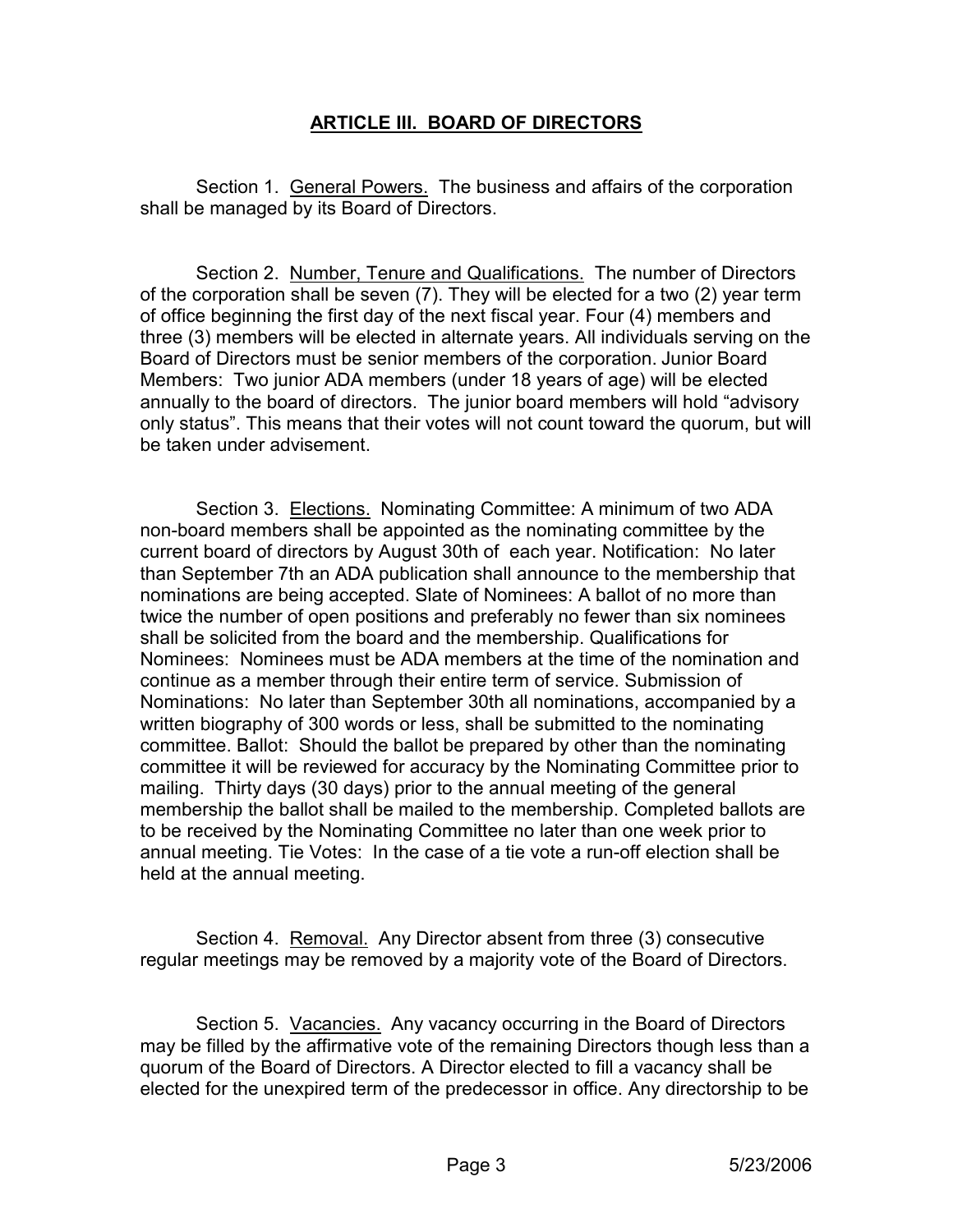filled by reason of an increase in the number of Directors shall be filled by election.

Section 6. Regular Meetings. A regular meeting of the Board of Directors shall be held monthly. These meetings shall be held without other notice than this By-Law.

 Section 7. Special Meetings. Special meetings of the Board of Directors may be called by or at the request of the President or any two (2) Directors. The person or persons authorized to call special meetings of the Board of Directors may fix the place for holding any special meeting of the Board of Directors called by them.

 Section 8. Notice. Notice of any special meeting shall be given at least seven (7) days prior to the meeting by written notice delivered personally or by telephone. The presence of any Director at a meeting shall constitute a waiver of notice of such meeting, except where a Director attends a meeting for the express purpose of objecting to the transaction of any business because the meeting is not lawfully called or convened. The business to be transacted at and the purpose of any regular or special meeting of the Board of Directors shall be specified in the action of such meeting.

 Section 9. Quorum. A majority of the number of the Directors fixed by Section 2 of this Article III shall constitute a quorum for the transaction of business at any meeting of the board of Directors, but if less than such majority is present at a meeting, a majority of the Directors present may adjourn the meeting from time to time without further notice.

 Section 10. Manner of Acting. The act of the majority of the Directors present at a meeting at which a quorum is present shall be the act of the Board of Directors.

 Section 11. Conduct of Meetings. All meetings shall be conducted in accordance with Robert's Rules of Order.

Section 12. Presumption of Assent. A Director of the corporation who is present at a meeting of the Board of Directors at which action on any corporate matter is taken shall be presumed to have assented to the action taken unless a dissent shall be entered in the minutes of the meeting or unless a written dissent shall be filed to such action with the person acting as the Secretary of the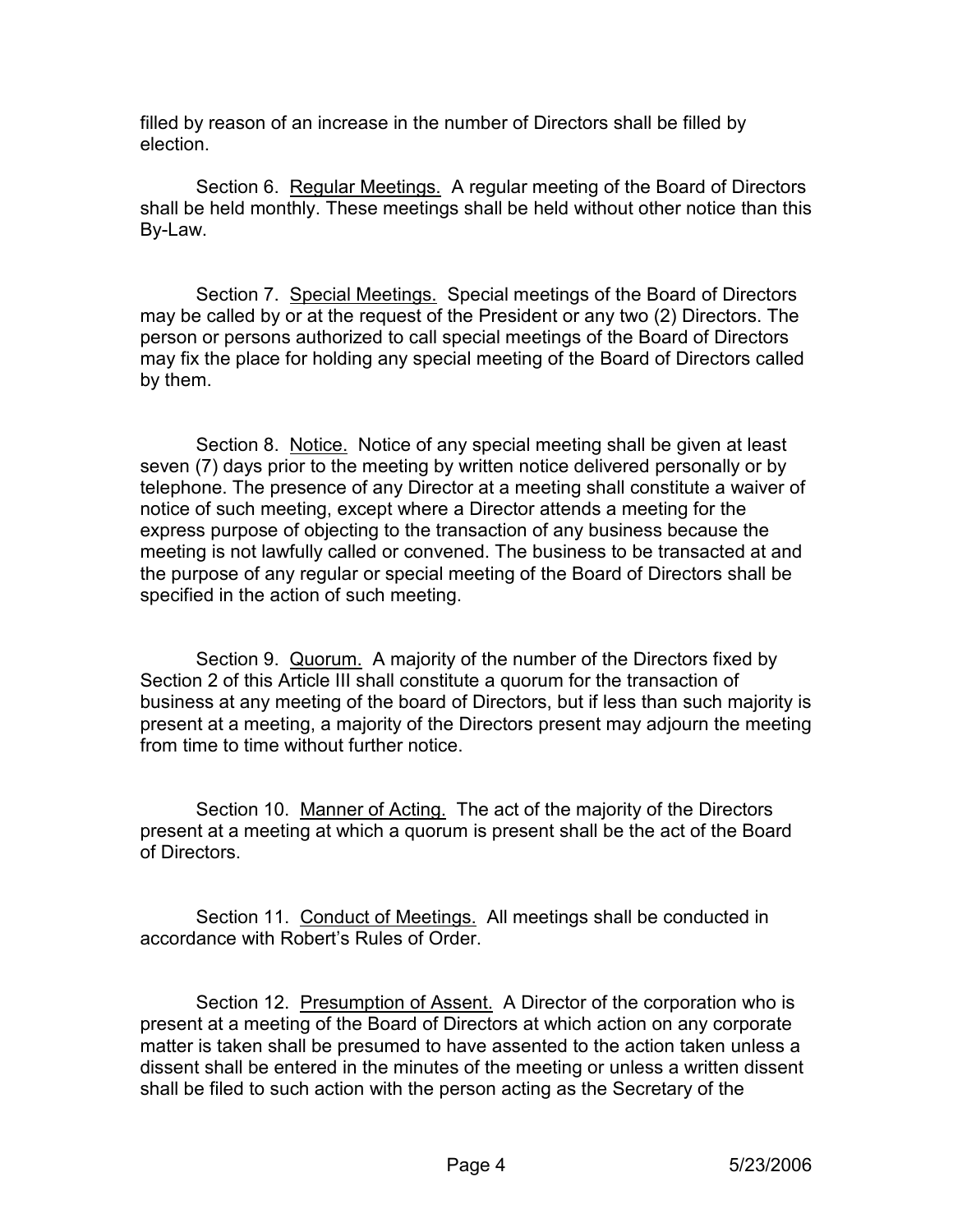meeting before the adjournment thereof or shall forward such dissent by certified mail to the Secretary of the corporation immediately after the adjournment of the meeting. Such right to dissent shall not apply to a Director who voted in favor of such action.

#### ARTICLE IV. OFFICERS

Section 1. Number. The officers of the corporation shall be a president, one or more Vice Presidents (the number thereof to be determined by the Board of Directors), a Secretary and a Treasurer, each of whom shall be elected by the Board of Directors. Such other officers and assistant officers as may be deemed necessary may be elected or appointed by the Board of Directors. All officers must be members of the Board of Directors and shall be elected as set forth in section 2 below. Any two or more offices may be held by the same person, except the offices of President and Secretary.

 Section 2. Election and Term of Office. The officers of the corporation shall be elected annually by the Board of Directors at the first meeting of the new fiscal year. If the election of officers shall not be held at such meeting, such election shall be held as soon thereafter as conveniently may be scheduled.

Section 3. Removal. Any officer or agent elected or appointed by the Board of Directors may be removed by the Board of Directors whenever, in its judgment, the best interests of the corporation would be served thereby, but such removal shall be without prejudice to the contract rights, if any, of the person removed.

 Section 4. Vacancies. A vacancy in any office because of death, resignation, removal, disqualification or otherwise, may be filled by the Board of Directors for the unexpired portion of the term.

 Section 5. President. The president shall be the principal executive officer of the corporation and, subject to the control of the Board of Directors, shall in general supervise and control all of the business and affairs of the corporation. She or he shall, when present, preside at all meetings of the membership and of the Board of Directors. She or he may sign, with the Secretary or any other proper officer of the corporation thereunto authorized by the Board of Directors, any contracts or other instruments, which the Board of Directors has authorized to be executed, except in cases where the signing and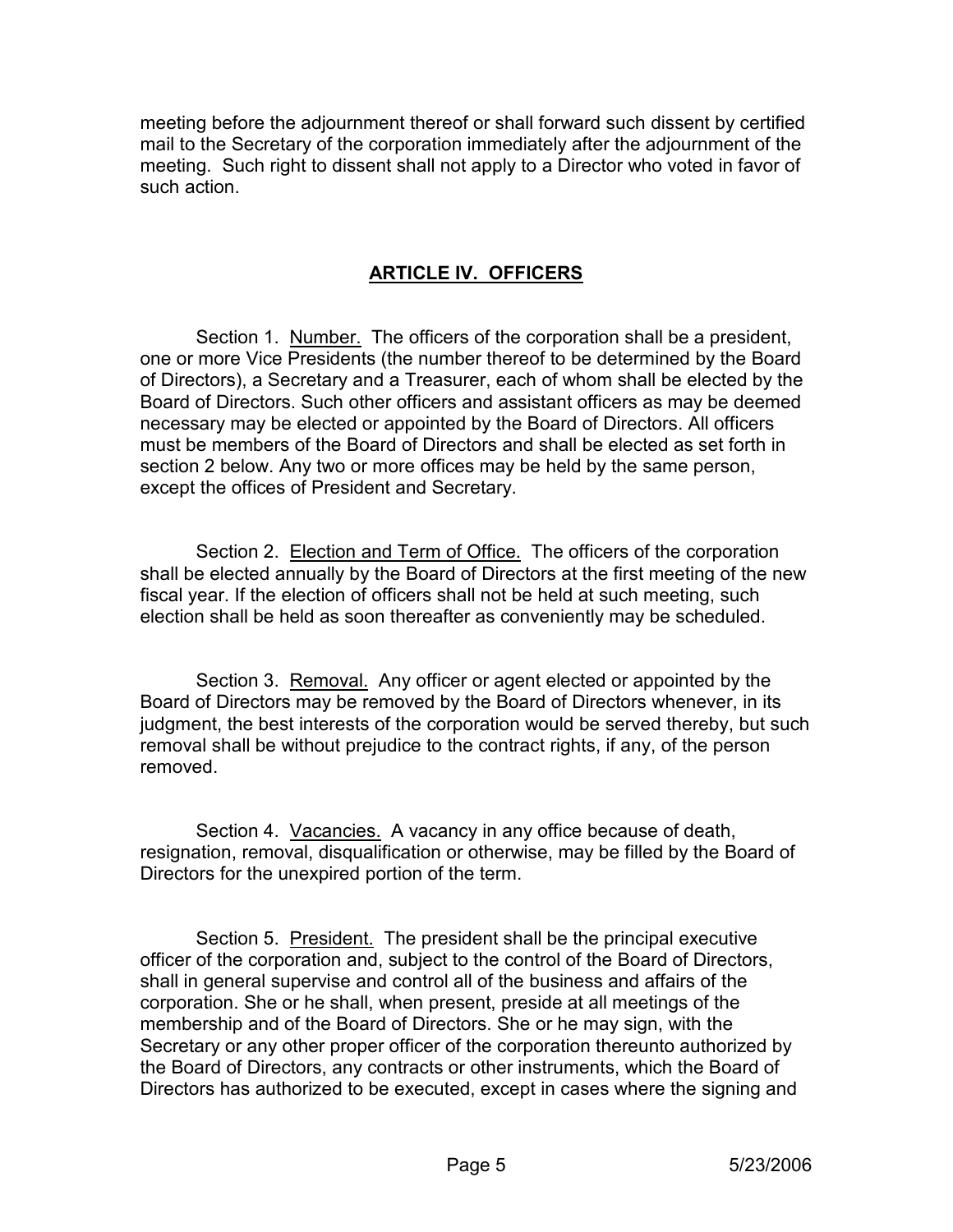execution thereof shall be expressly delegated by the Board of Directors or by these By-Laws to some other officer or agent of the corporation, or shall be required by law to be otherwise signed or executed; and in general shall perform all duties incident to the office of President and such other duties as may be prescribed by the Board of Directors from time to time.

 Section 6. Vice President(s). In the absence of the President, or in the event of her or his death, inability or refusal to act, the Vice President (or in the event there be more than one Vice President, the Vice Presidents in the order designated at the time of the election, or in the absence of any designation, then in the order of their election) shall perform the duties of the President, and when so acting, shall have all the powers of and be subject to all the restrictions upon the President. The Vice President shall perform such other duties as from time to time may be assigned by the President or by the Board of Directors.

 Section 7. Secretary. The Secretary shall: (a) record and keep the minutes of the meetings of the membership and of the Board of Directors; (b) see that all notices are duly given in accordance with the provisions of these By-Laws or as required by law; (c) be custodian of the corporate records; and (d) in general perform all other duties incident to the office of Secretary and such other duties as from time to time may be assigned by the President or by the Board of Directors.

Section 8. Treasurer. The Treasurer shall: (a) have charge and custody of and be responsible for all funds of the corporation; receive and give receipts, when necessary, for monies due and payable to the corporation from any source whatsoever, and deposit all such monies in the name of the corporation in such bank or other depository as shall be selected in accordance with the provisions of Article VI of these By-Laws; (b) keep a register of the contact information of each member which shall be furnished by such member and work with the Membership committee chair to maintain the membership list; and (c) in general perform all of the duties incident to the office of Treasurer and such other duties as from time to time may be assigned by the President or by the Board of Directors.

## ARTICLE V. STANDING COMMITTEES

The officer listed has the responsibility for the formation of the standing committee and appointment of a chairperson. Each standing committee will be responsible for reporting its activity to the board at their monthly meetings as necessary.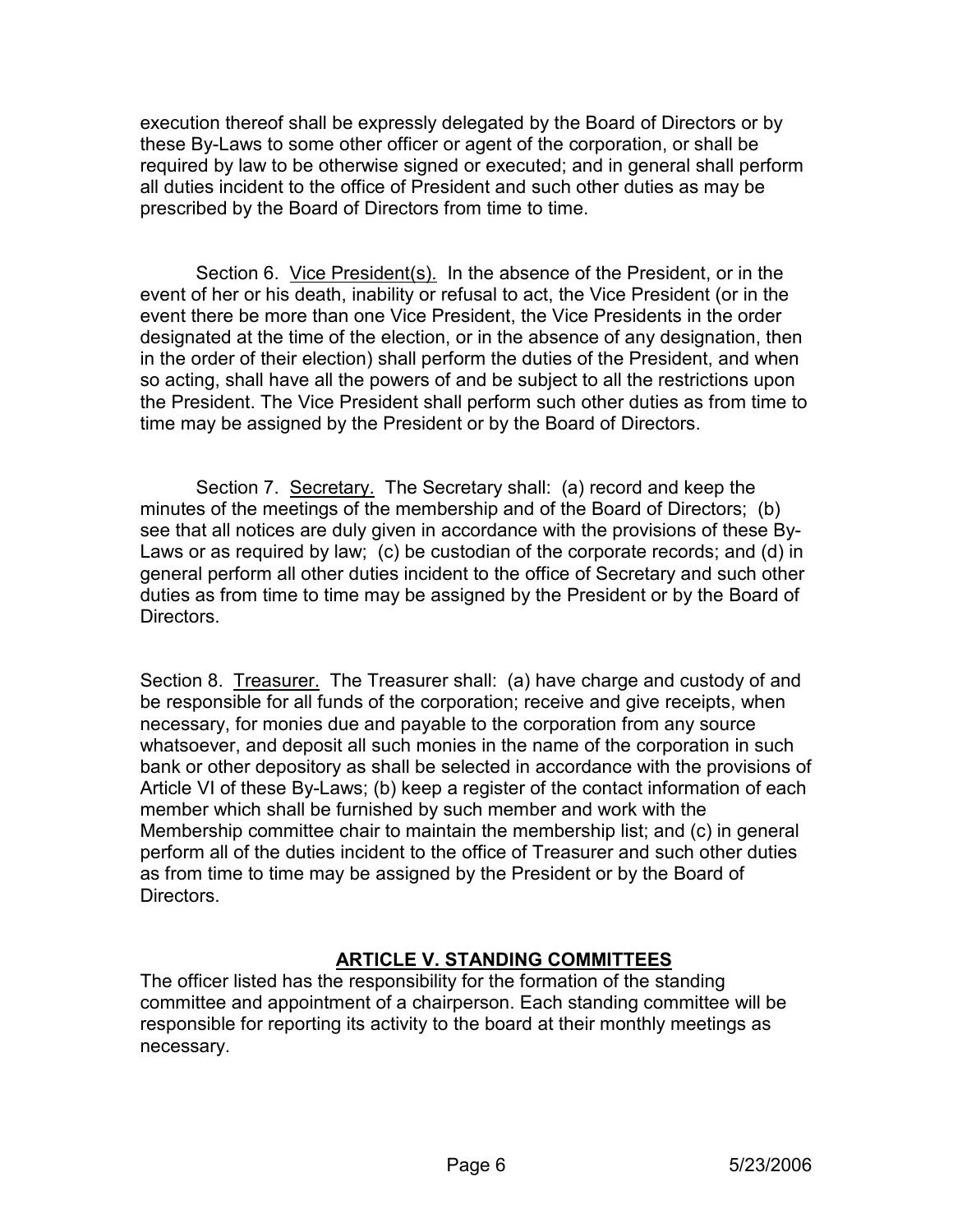Show (President) Handbook and By-Laws (President) Nominating (Vice President) Promotion & Fundraising (Treasurer)

#### ARTICLE VI. CONTRACTS, LOANS, CHECKS AND DEPOSITS

 Section 1. Contract. The Board of Directors may authorize any officer or officers, agent or agents, to enter into any contract or execute and deliver any instrument in the name of and on behalf of the corporation, and such authority may be general or confined to specific instances.

 Section 2. Loans. No loans shall be contracted on behalf of the corporation and no evidence of indebtedness shall be issued in its name unless authorized by a resolution of the Board of Directors. Such authority may be general of confined to specific instances.

Section 3. Checks, Drafts, Etc. All checks, drafts or other orders for the payment of money, notes or other evidence of indebtedness issued in the name of the corporation shall be signed by such officer or officers, agent or agents of the corporation and in such manner as shall be from time to time determined by resolution of the Board of Directors.

Section 4. Deposits. All funds of the corporation not otherwise employed shall be deposited from time to time to the credit of the corporation in such banks or other depositories as the Board of Directors may select.

# ARTICLE VII. BOOKS AND RECORDS

 Section 1. Place of Keeping. Except as otherwise provided by the laws of the State of Alaska, the books and records of the corporation may be kept at such place within the State of Alaska as the Board of Directors may determine. For previous fiscal years, the books and records of the corporation shall be retained by the Historian. The current year's financial books and records shall be the responsibility of the Treasurer. The current year's non-financial books and records shall be the responsibility of the Secretary.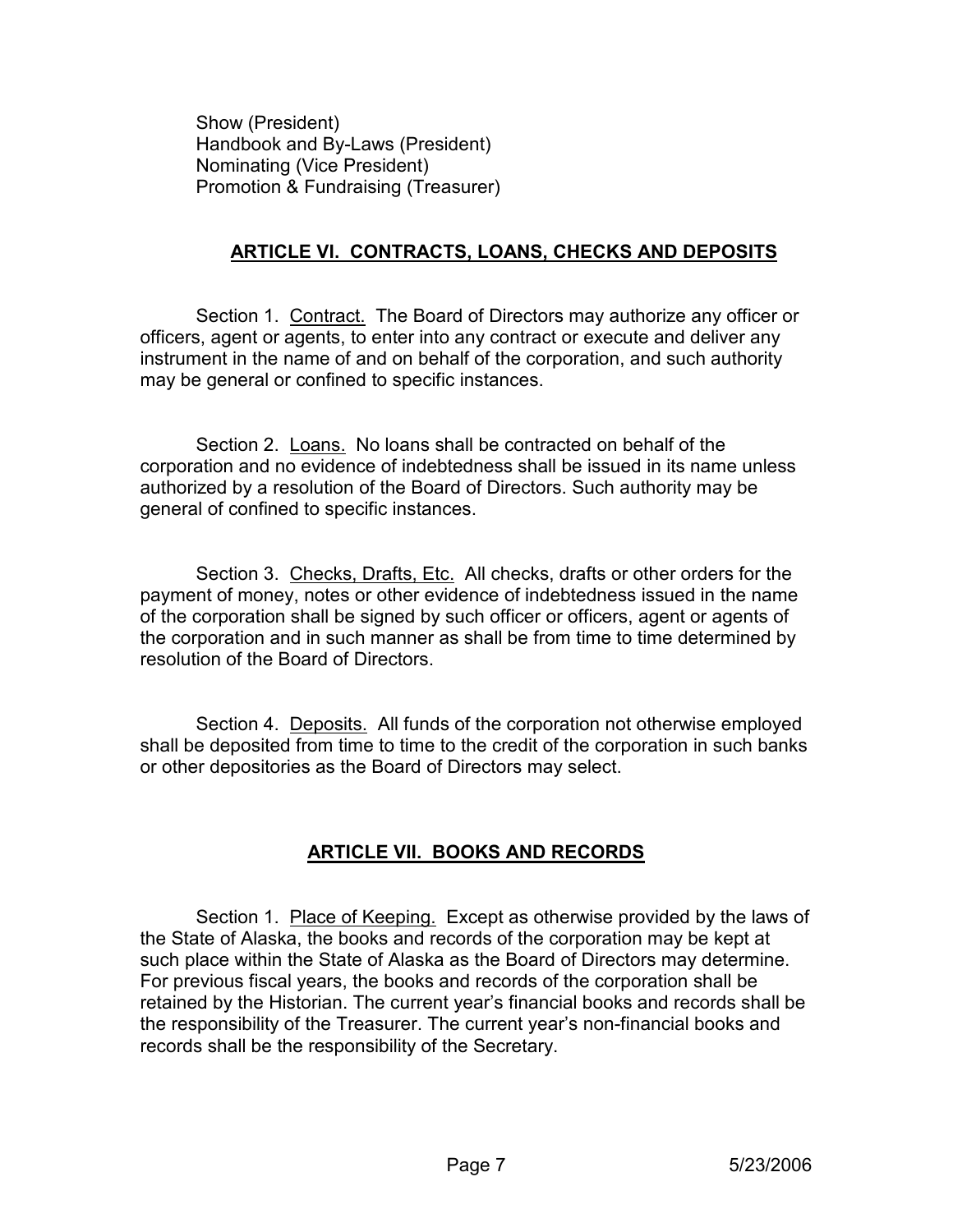Section 2. Membership List. The membership list shall contain a complete and accurate list of members, giving the names and addresses of all members and shall be kept at such place within the State of Alaska as the Board of Directors may determine. For previous fiscal years, the membership list shall be retained by the Historian. The current year's membership list shall be the responsibility of the Treasurer.

## ARTICLE VIII. FISCAL YEAR

 The fiscal year of the corporation shall begin on the first day of January and end on the last day of December in each year.

#### ARTICLE IX. WAIVER OF NOTICE

 When any notice is required to be given to any member or Director of the corporation under the provisions of these By-Laws or under the provisions of the Articles of Incorporation or under the provisions of the Alaska Business Corporation Act, a waiver thereof in writing, signed by the person or persons entitled to such notice, whether before or after the time stated therein, shall be deemed equivalent to the giving of such notice.

#### ARTICLE X. AMENDMENTS

 These By-Laws may be altered, amended, or repealed at any regular or special meeting of the Board of Directors.

#### ARTICLES XI. DISSOLUTION

 Section 1. Notwithstanding any of the provisions of these By-Laws, this corporation shall not take any action or carry on any activity not permitted to be taken or carried on by an organization exempt under Section 501 (c) (3) of the Internal Revenue Code and its regulations as they now exist or as they may hereafter be amended, or by an organization contributions to which are